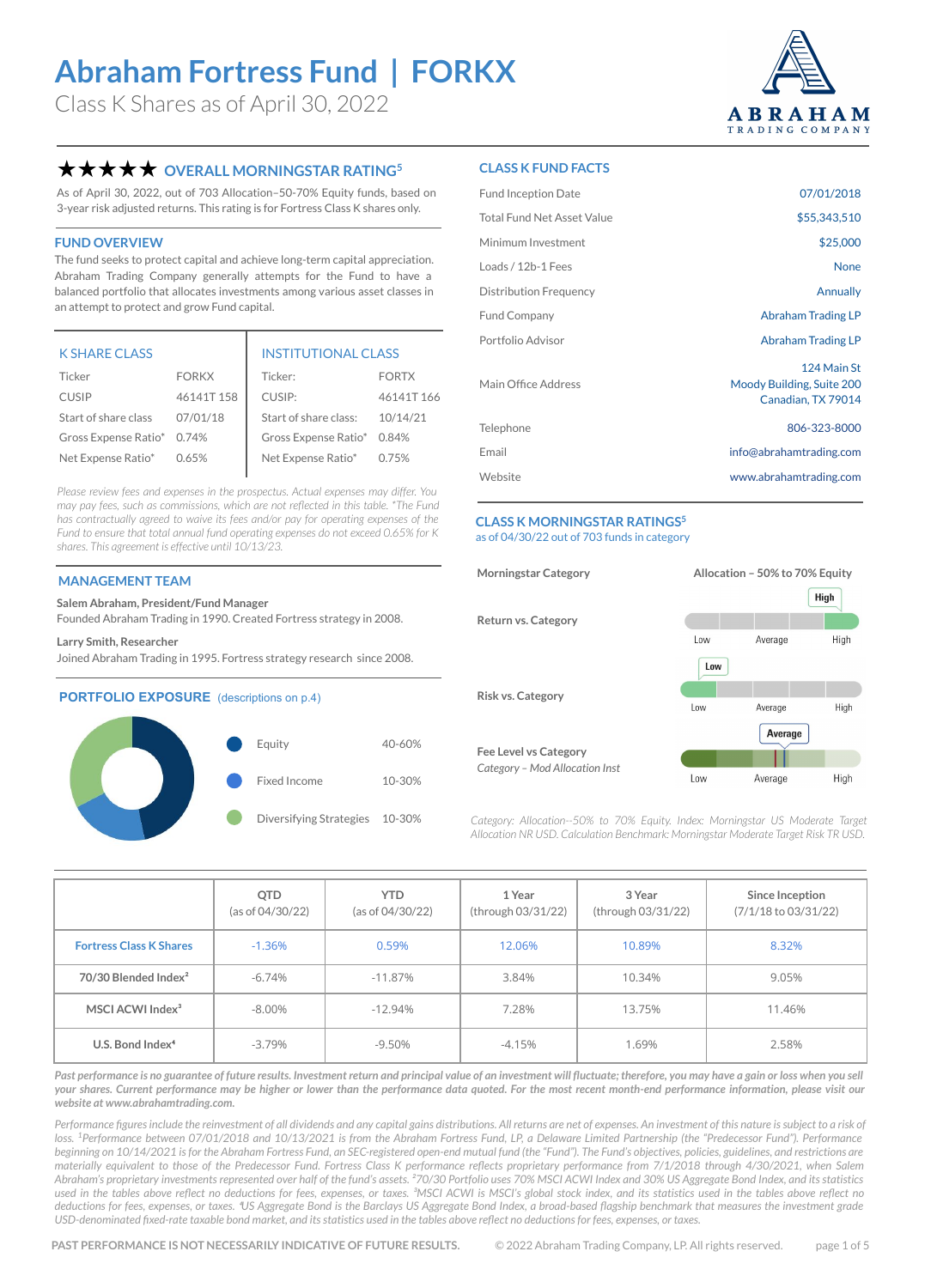

#### **FORTRESS CLASS K MONTHLY & ANNUAL RETURNS** as of 04/30/22, net of Class K fees

|      | Jan                      | Feb      | Mar       | Apr                      | May                      | Jun                      | Jul                      | Aug      | Sep      | Oct                      | Nov       | Dec.                     | <b>YTD</b> |
|------|--------------------------|----------|-----------|--------------------------|--------------------------|--------------------------|--------------------------|----------|----------|--------------------------|-----------|--------------------------|------------|
| 2018 | $\overline{\phantom{a}}$ | ۰.       | -         | $\overline{\phantom{a}}$ | $\sim$                   | $\overline{\phantom{a}}$ | $-0.05%$                 | 3.83%    | 2.10%    | $-4.44\%$                | $-0.17\%$ | -3.34%                   | $-2.30%$   |
| 2019 | 1.72%                    | $-0.44%$ | $-0.01%$  | 2.06%                    | -4.98%                   | 3.68%                    | 2.58%                    | $-2.11%$ | 2.16%    | 0.52%                    | 2.68%     | 0.89%                    | 8.76%      |
| 2020 | 2.40%                    | $-1.91%$ | $-1.20\%$ | 5.24%                    | 1.77%                    | $-0.79\%$                | 1.62%                    | 0.72%    | $-1.88%$ | $-1.96\%$                | 6.06%     | 2.98%                    | 13.40%     |
| 2021 | $-3.50\%$                | 1.57%    | 2.00%     | 3.79%                    | 1.80%                    | 0.54%                    | 2.00%                    | 0.52%    | $-1.88%$ | 1.90%                    | $-1.08\%$ | 2.01%                    | 9.87%      |
| 2022 | $-2.97\%$                | $0.00\%$ | 5.10%     | $-1.36\%$                | $\overline{\phantom{a}}$ | $\sim$                   | $\overline{\phantom{a}}$ | ۰        | ۰.       | $\overline{\phantom{a}}$ | $\sim$    | $\overline{\phantom{a}}$ | 0.59%      |

Past performance is no guarantee of future results. Investment return and principal value of an investment will fluctuate; therefore, you may have a gain or loss when you sell your shares. Current performance may be higher or lower than the performance data quoted. For the most recent month-end performance information, please visit our *website at [www.abrahamtrading.com](http://www.abrahamtrading.com).* 

#### **MORNINGSTAR TRAILING RETURNS COMPARISON**⁵ as of 04/30/22

# **Total Return % 1-Year 3-Year FORKX 6.50 9.64** Category 1 -4.28 6.84  $Index$   $-5.22$   $7.23$ Quartile Rank Percentile Rank  $\begin{array}{ccc} 3 & 10 \\ 3 & 10 \end{array}$ # of Investments in Category | 747 | 703

#### **COMMON STOCK EXPOSURE** as of Dec 31, 2021**<sup>6</sup>**

|                 | <b>Sectors</b>                     | Investment % | Category % |
|-----------------|------------------------------------|--------------|------------|
| vclica          | <b>Basic Materials</b><br>Æ.       | 1.36         | 3.80       |
|                 | <b>Consumer Cyclical</b>           | 10.78        | 10.88      |
|                 | <b>Financial Services</b>          | 11.38        | 15.70      |
|                 | <b>Real Estate</b><br>m            | 1.42         | 3.60       |
|                 | <b>Communication Services</b><br>Н | 10.32        | 8.50       |
| Sensitiv        | <b>O</b> Energy                    | 1.72         | 3.92       |
|                 | $\bullet$ Industrials              | 5.89         | 10.37      |
|                 | <b>R</b> Technology                | 24.10        | 20.25      |
|                 | <b>Consumer Defensive</b><br>一     | 5.79         | 6.53       |
| <b>Defensiv</b> | Healthcare<br>÷                    | 11.62        | 13.56      |
|                 | Utilities                          | 15.63        | 2.90       |

*Category: Allocation--50% to 70% Equity. Index: Morningstar US Moderate Target Allocation NR USD. Earliest available June 30, 2018. Time periods greater than 1 year are annualized.* 

#### **COMMON STOCK MARKET CAP** as of Dec 31, 2021**<sup>6</sup>**

| 430122212122 |                |           |  |  |  |  |
|--------------|----------------|-----------|--|--|--|--|
| Size         | <b>FORKX %</b> | Cat Avg % |  |  |  |  |
| Giant        | 15.17%         | 26.37%    |  |  |  |  |
| Large        | 10.58%         | 16.61%    |  |  |  |  |
| Mid          | 3.72%          | 11.34%    |  |  |  |  |
| Small        | 0.00%          | 3.52%     |  |  |  |  |
| Micro        | 0.00%          | 0.87%     |  |  |  |  |

#### **OTHER PORTFOLIO STATS** as of Dec 31, 2021**<sup>6</sup>** , see p 5 for definitions

| Turnover Rate                         | 25%      |
|---------------------------------------|----------|
| <b>Fixed Income Weighted Duration</b> | 6.98 yrs |

#### **MORNINGSTAR EQUITY STYLEBOX<sup>®</sup>** as of Dec 31, 2021**<sup>6</sup>**



#### **TOP 10 EQUITY HOLDINGS**  % of net assets as of Dec 31, 2021**<sup>6</sup>**

| Apple, Inc.              | 2.01% |
|--------------------------|-------|
| Microsoft Corp.          | 1.74% |
| Alphabet, Inc.           | 1.33% |
| Amazon.com, Inc.         | 1.17% |
| Tesla, Inc.              | 0.70% |
| Meta Platform, Inc.      | 0.65% |
| NVIDIA Corp.             | 0.51% |
| Berkshire Hathaway       | 0.46% |
| UnitedHealth Group, Inc. | 0.33% |
| Visa, Inc.               | 0.33% |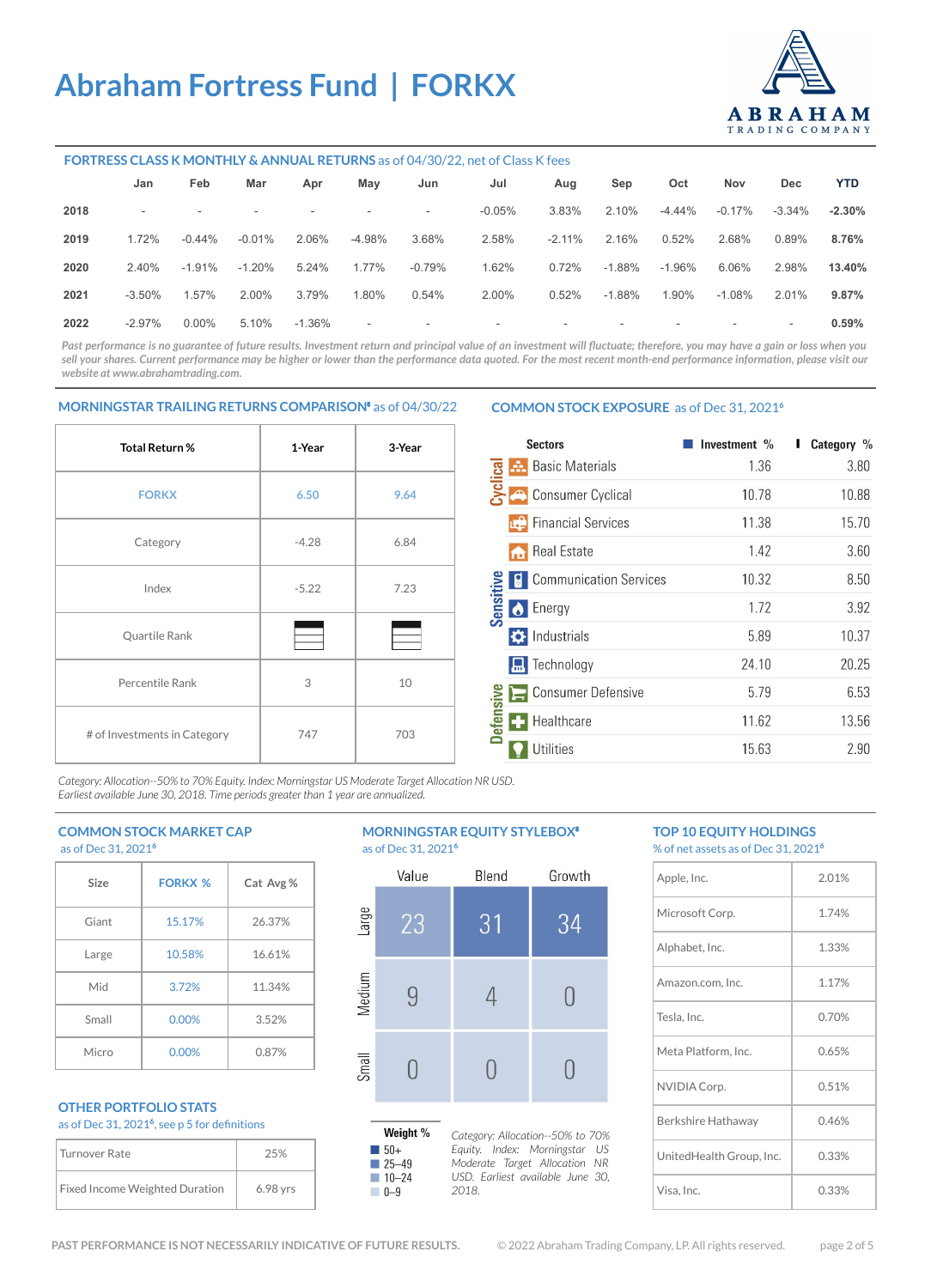

#### **MORNINGSTAR RISK, VOLATILITY\*, & PORTFOLIO MEASURES**⁵ as of Mar 30, 2022, see p 5 for definitions

| <b>Trailing</b>           | <b>FORKX</b> | Category  | Index     |
|---------------------------|--------------|-----------|-----------|
| Alpha                     | 5.67         | 0.69      |           |
| <b>Beta</b>               | 0.56         | 1.03      |           |
| $R^2$                     | 54.64        | 91.93     |           |
| Sharpe Ratio              | 1.02         | 0.54      | 0.60      |
| <b>Standard Deviation</b> | 8.82         | 12.56     | 11.71     |
| Max Drawdown              | $-4.97%$     | $-14.71%$ | $-12.52%$ |

*Category: Allocation--50% to 70% Equity. Index: Morningstar US Moderate Target Allocation NR USD. Earliest available June 30, 2018. Time periods greater than 1 year are annualized. Tax-adjusted returns are calculated using load. \*Volatility is a statistical measure of the dispersion of returns for a given security or market index.*

### **FORTRESS ASSET ALLOCATION**

as of Dec 31, 2021**<sup>6</sup>**

| <b>Domestic Equities</b>       | 40% |
|--------------------------------|-----|
| <b>International Equities</b>  | 9%  |
| <b>Fixed Income</b>            | 14% |
| <b>Diversifying Strategies</b> | 18% |
| Cash & Cash Equivalents        | 19% |

*Review the fund's portfolio and other investment details in the prospectus and semi-annual report at [abrahamtrading.com.](http://www.abrahamtrading.com) See page 4 and 5 of this fact sheet for definitions and more details about Fortress, its strategy, and the data presented here.*

#### **Growth of a \$10,000 Investment Since Inception** (July 1, 2018 to April 30, 2022)



*This chart illustrates the performance of a hypothetical \$10,000 investment made in the Fund as of July 1, 2018. It assumes reinvestment of dividends and capital gains, but does not reflect the effect of any applicable sales charge or redemption fees. ²70/30 Portfolio uses 70% MSCI ACWI Index and 30% US Aggregate Bond Index, and its statistics used in the tables above reflect no deductions for fees, expenses, or taxes. This chart does not imply any future performance. Past performance is no guarantee of future results.*



### **Drawdown\* Comparison for Fortress<sup>1</sup> and MSCI ACWI<sup>3</sup> Since Inception (July 1, 2018 to April 30, 2022)**



*\*A drawdown is a peak-to-trough decline during a specific period for an investment fund, or trading account. Performance data quoted represents past performance; past performance does not guarantee future results. ²MSCI ACWI is MSCI's global stock index, and its statistics used in the tables above reflect no deductions for fees, expenses, or taxes. An investment of this nature is subject to a risk of loss.* 

### **MSCI ACWI**² **Fortress Fund Class K<sup>®</sup>**

#### **Volatility Comparison of Fortress vs 70/30 Portfolio\***

| Volatility*<br>(Standard Deviation)          | FORKX <sup>1</sup> | 70/30 Portfolio <sup>2</sup> | MSCI ACWI <sup>3</sup> | US Aggr Bond Index <sup>4</sup> |
|----------------------------------------------|--------------------|------------------------------|------------------------|---------------------------------|
| 1 Year<br>$(04/30/21 - 04/30/22)$            | 8.16%              | 9.58%                        | 13.59%                 | 4.80%                           |
| Since Inception<br>$(07/01/2018 - 04/30/22)$ | 8.76%              | 12.54%                       | 17.42%                 | 4.38%                           |

*\*Volatility is a statistical measure of the dispersion of returns for a given security or market index. 1 Year Volatility is annualized based on daily numbers. Since Inception Volatility is annualized based on monthly numbers.*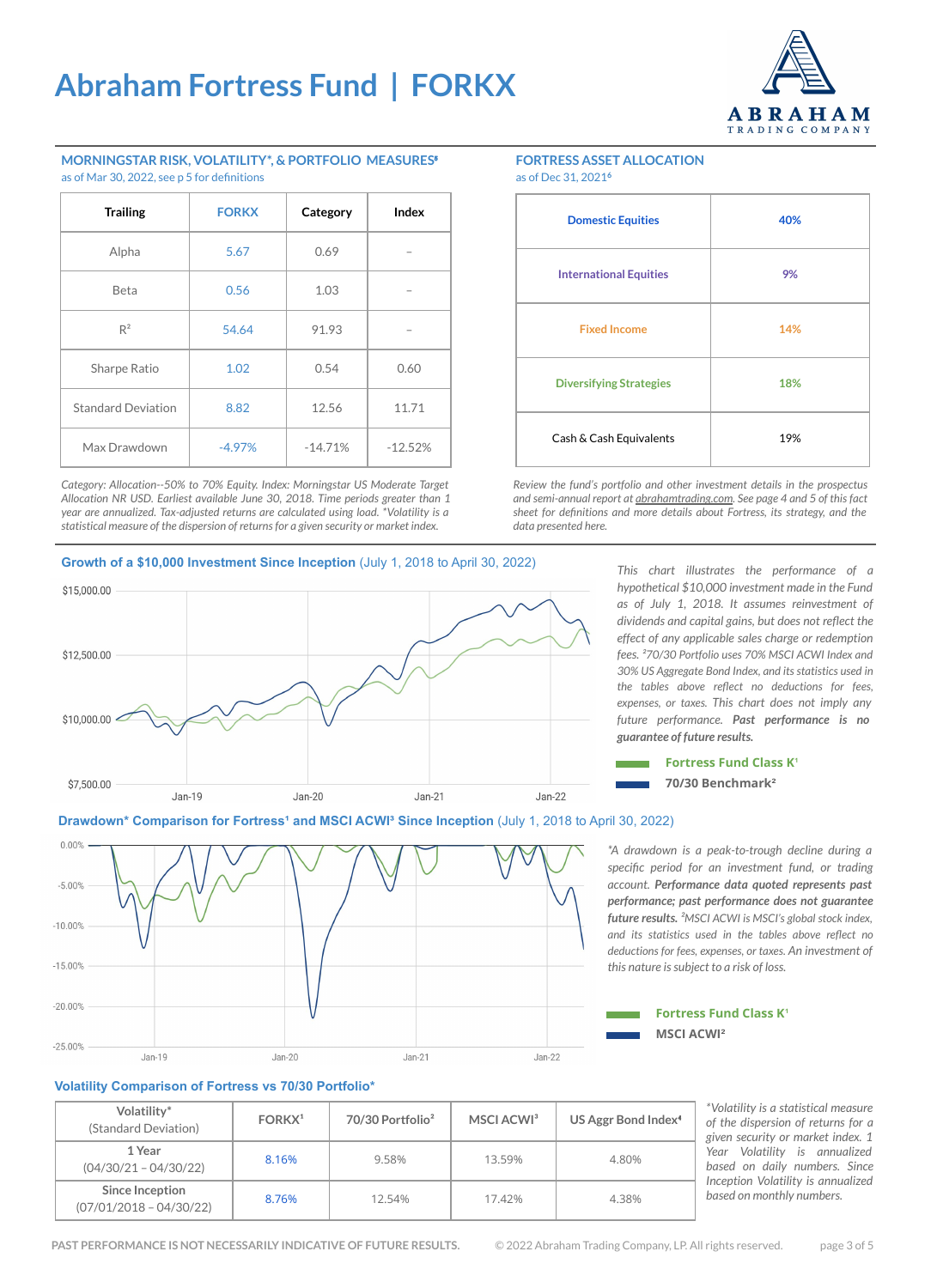

#### **PLEASE READ THE FOLLOWING CAREFULLY.**

**The fund's investment objectives, risks, charges, and expenses must be considered carefully before investing. The prospectus contains this and other important information about the investment company, and it may be obtained by calling (806) 323-8000, or visiting [www.abrahamtrading.com](http://www.abrahamtrading.com). Read it carefully before investing.** 

**Mutual fund investing involves risk; Principal loss is possible. Investments in debt securities involve credit risk and typically decrease in value when interest rates rise. Investments in lower rated and nonrated securities involve greater risk. Investments in foreign securities involve political, economic, and currency risks, greater volatility, and differences in accounting methods. Derivatives may involve certain costs and risks such as liquidity, interest rate, market, credit, management, and the risk that a position could not be closed when most advantageous. Investing in derivatives could lose more than the amount invested. The Fund may use leverage which may cause the effect of an increase or decrease in the value of the portfolio securities to be magnified and the Fund to be more volatile than if leverage was not used. The Fund invests in small and mid-cap companies, which involve additional risks such as limited liability and greater volatility than large-cap companies. Investments related to gold are considered speculative and are affected by a variety of worldwide economic, financial, and political factors. The price of gold may fluctuate sharply over short periods of time, even during periods of rising prices. Full descriptions of risk factors can be found in the fund's prospectus at this link.**

**Diversification does not assure a profit or protect against loss in a declining market. The Abraham Fortress Fund is distributed by IMST Distributors, LLC. Investment Products: Not FDIC Insured – No Bank Guarantee – May Lose Value. Distributor: IMST Distributors, LLC.** 

#### **FORTRESS FUND PORTFOLIO & BENCHMARKS**

Generally, the Fund attempts to invest in a balanced portfolio consisting of:

**Equity:** 40-60% in equities comprised of US stocks, and/or outside of the United States, and derivative instruments such as futures, options, or swaps on equity securities or equity indices

**Bonds:** 10-30% in fixed income securities, generally with greater than 5 years of remaining maturity, issued by the US government, other sovereign bonds, and any investment grade bonds

**Diversifying Strategies:** 10-30% in a diversified portfolio of trading strategies and programs managed by one or more trading advisors, including the Advisor (referred to as "Diversifying Strategies"). This is through investments in securities or derivatives–like futures, swaps, or options–either directly or indirectly through Fortress Fund Ltd, a wholly owned subsidiary of the Fund organized under the laws of the Cayman Islands (the "Subsidiary"). Also, as part of the Diversifying Strategies, the Fund through the Subsidiary will generally have a 0-10% long gold exposure through commodity linked derivatives and/or exchange-traded funds (ETFS).

Please review the prospectus for detailed information about the fund's portfolio, its fees, and its expenses. The cost of investing in the Fund may be higher than the cost of other mutual funds that invest directly in futures, forwards, or other derivative instruments. In addition to the Fund's direct fees and expenses, you will indirectly bear fees and expenses paid by the Fund and Subsidiary and by any investment program in which the Fund or the Subsidiary invest, including brokerage commissions and operating expenses. Further, any investment in an investment program or trading strategy is expected to be subject to management and performance-based fees, and over-the-counter derivatives that provide the Fund, directly or through its Subsidiary, with exposure to the Diversifying Strategies, have both direct costs and fees and indirect costs and fees.

#### **MORNINGSTAR RATINGS, DATA, & DEFINITIONS**

The Morningstar Rating™ is for the K share class only; other classes may have different performance characteristics. The Morningstar Rating for funds, or "star rating", is calculated for managed products (including mutual funds, variable annuity and variable life subaccounts, exchange-traded funds, closed-end funds, and separate accounts) with at least a three-year history. Exchange-traded funds and open-ended mutual funds are considered a single population for comparative purposes. It is calculated based on a Morningstar Risk-Adjusted Return measure that accounts for variation in a managed product's monthly excess performance, placing more emphasis on downward variations and rewarding consistent performance. The Morningstar Rating does not include any adjustment for sales loads. The top 10% of products in each product category receive 5 stars, the next 22.5% receive 4 stars, the next 35% receive 3 stars, the next 22.5% receive 2 stars, and the bottom 10% receive 1 star. The Overall Morningstar Rating for a managed product is derived from a weighted average of the performance figures associated with its three-, five-, and 10-year (if applicable) Morningstar Rating metrics. The weights are: 100% three-year rating for 36-59 months of total returns, 60% five-year rating/40% three-year rating for 60-119 months of total returns, and 50% 10-year rating/30% five-year rating/20% three-year rating for 120 or more months of total returns. While the 10-year overall star rating formula seems to give the most weight to the 10 year period, the most recent three-year period actually has the greatest impact because it is included in all three rating periods.

The Morningstar Investment Style Box reveals a fund's investment strategy. For the equity holdings in the fund's portfolio, the vertical axis shows the market capitalizations of the long stocks owned and the horizontal axis shows investment style. A darkened square in the stylebox indicates the weighted average style of the portfolio. Morningstar Risk Scores for a given time period (three, five, or 10 years) reflect the Fund's Morningstar risk score plotted on a bell curve: Monthly calculations are based on whether the Fund scores in the top 10% of its category, its risk score is considered High; if it falls in the next 22.5% Above Average; a place in the middle 35% is Average; those lower still, in the next 22.5%, are Below Average and the bottom Low. Overall Morningstar Risk Score is a weighted average of the available three, five, and 10 year Morningstar risk scores. Investments with less than three years of performance history are not rated. The Morningstar Target Risk Index family is designed to meet the needs of investors who would like to maintain a target level of equity exposure through a portfolio diversified across equities, bonds, and inflation-hedged instruments. The Morningstar Moderate Target Risk Index seeks approximately 60% exposure to global equity markets. This Index does not incorporate ESG criteria.

Ratings displayed with hollow stars represent Morningstar Extended Performance Ratings. Morningstar provides adjusted historical returns and an Extended Performance Rating for some mutual fund share class that don't have a 1-, 3-, 5-, or 10-year performance history. These hypothetical Morningstar Ratings are based on the historical performance of the oldest share class of the fund, adjusted for fees and expenses.

**© 2022 Morningstar. All Rights Reserved. The information contained herein: (1) is proprietary to Morningstar.com and/or its content providers; (2) may not be copied or distributed; and (3) is not warranted to be accurate, complete or timely. Neither Morningstar nor its content providers are responsible for any damages or losses arising from any use of this information. Past performance is no guarantee of future results.**